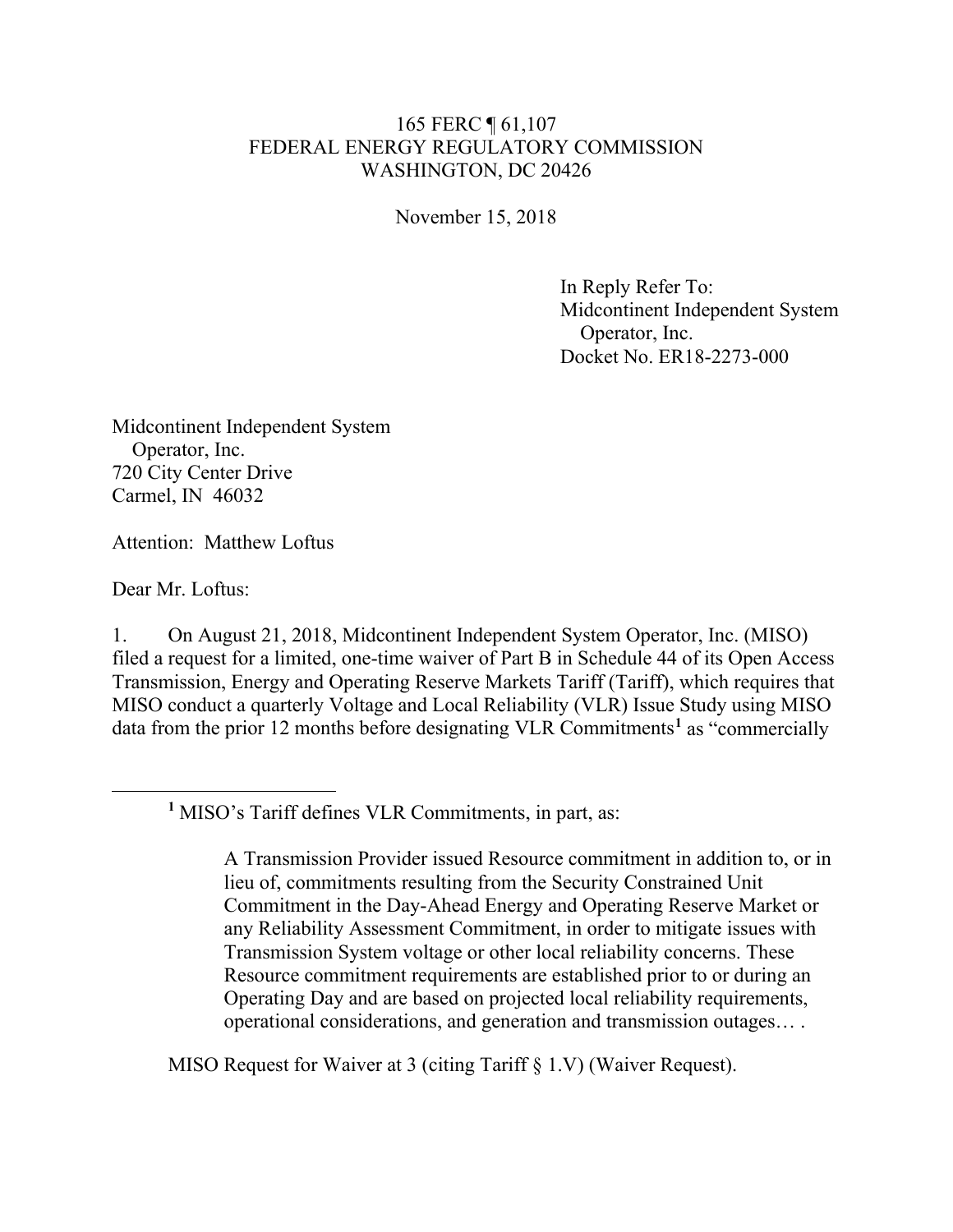significant."**[2](#page-1-0)** Specifically, MISO requests the waiver so that it can designate as commercially significant VLR Commitments of resources located in a load area in the MISO South region, which MISO refers to as Fancy Point load area, without having to complete the VLR Issue Study reflecting 12 months of data as required by Schedule 44.**[3](#page-1-1)** MISO requests an effective date of August 22, 2018, i.e., one day after its filing, and requests that the waiver stay in place for one year.**[4](#page-1-2)**

2. MISO explains that being able to immediately designate as commercially significant the VLR Commitments of resources located in the Fancy Point load area would allow MISO to allocate any VLR Commitment costs incurred in the Fancy Point load area to entities that benefit most from the VLR Commitments. MISO adds that absent designation of any VLR Commitments of resources located in the Fancy Point load area as commercially significant, MISO will have to allocate the VLR Commitment costs to the local balancing area where a VLR-Committed resource is located rather than allocating those costs on a load-share basis to the entities that benefit from the VLR Commitments.**[5](#page-1-3)**

3. According to MISO, if the Waiver Request is granted, the Entergy Operating Companies (Entergy),<sup>[6](#page-1-4)</sup> which have the largest amount of load in the Fancy Point load area, would be allocated the majority of any allocated VLR Commitment costs. MISO states that Entergy has authorized it to state that Entergy is not opposed to the Waiver Request. **[7](#page-1-5)**

4. MISO states that its Waiver Request satisfies the Commission's waiver standards because: (1) MISO acted in good faith; (2) the request is limited in scope; (3) the request addresses a concrete problem; and (4) the request will not have undesirable

**<sup>2</sup>** *Id.* at 1. **<sup>3</sup>** *Id.* at 1, 5-6.

<span id="page-1-1"></span><span id="page-1-0"></span> $\overline{a}$ 

**<sup>4</sup>** *Id.* at 1.

 $5$  *Id.* at 3-4.

<span id="page-1-5"></span><span id="page-1-4"></span><span id="page-1-3"></span><span id="page-1-2"></span>**<sup>6</sup>** The Entergy Operating Companies include Entergy Arkansas, Inc., Entergy Louisiana, LLC, Entergy Mississippi, Inc., Entergy New Orleans, LLC, and Entergy Texas, Inc.

**<sup>7</sup>** Waiver Request at 2.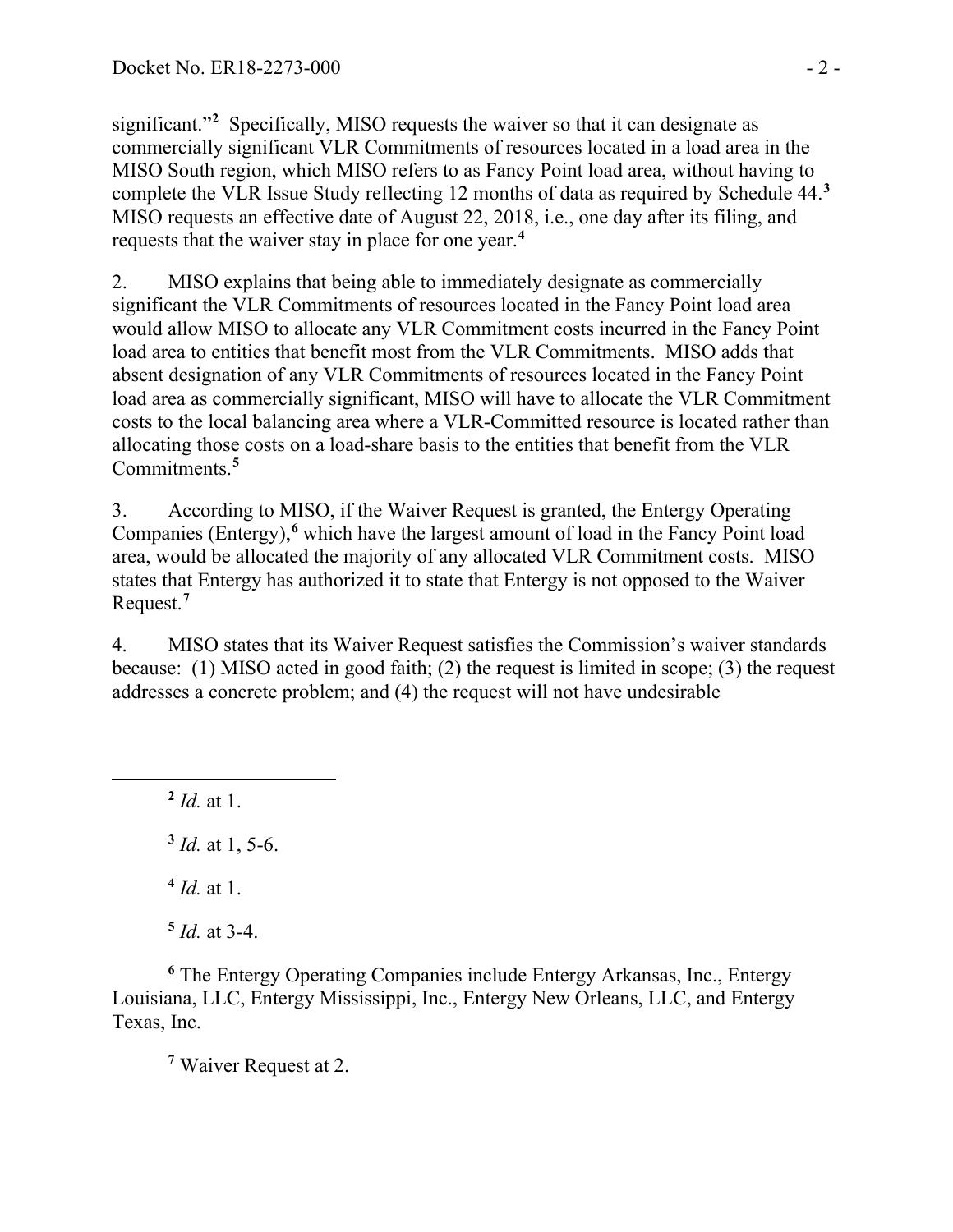consequences.**[8](#page-2-0)** MISO additionally notes that its Waiver Request is similar to a request for waiver that the Commission previously granted.**[9](#page-2-1)**

5. Notice of MISO's filing was published in the *Federal Register,* 83 Fed. Reg. 43,863 (2018), with interventions or protests due on or before September 11, 2018. Timely motions to intervene were filed by Entergy; NRG Power Marketing LLC, Ameren Services Company, and Saracen Energy Midwest, LP. Louisiana Public Service Commission and Council of the City of New Orleans, Louisiana filed notices of intervention. Public Utility Commission of Texas (Texas Commission) filed a motion to intervene out-of-time. Louisiana Energy Users Group (LEUG) filed a motion to intervene and comments. MISO and Entergy filed answers.

6. Pursuant to Rule 214 of the Commission's Rules of Practice and Procedure, 18 C.F.R. § 385.214 (2018), the notices of intervention and timely, unopposed motions to intervene serve to make the entities that filed them parties to this proceeding.

7. Pursuant to Rule 214(d) of the Commission's Rules of Practice and Procedure, 18 C.F.R. § 385.214(d) (2018), we grant Texas Commission's motion to intervene out-oftime, given its interest in the proceeding, the early stage of the proceeding, and the absence of any undue prejudice or delay.

8. Rule 213(a)(2) of the Commission's Rules of Practice and Procedure, 18 C.F.R. § 385.213(a)(2) (2018), prohibits an answer to a protest unless otherwise ordered by the decisional authority. We accept MISO's and Entergy's answers because they have provided information that assisted us in our decision-making process.

9. In its comments, LEUG states that it does not oppose MISO's Waiver Request.**[10](#page-2-2)** However, LEUG requests that the Commission consider the following in order to help avoid a repeat of similar circumstances where an additional VLR area is being proposed: (1) actions to help ensure that transmission projects approved by the MISO Board of Directors are installed and operational prior to, or as close as possible to, their original expected in-service date; (2) actions to improve price signals in MISO's energy and operating reserves market; and (3) requiring that the MISO stakeholder process publicly

<span id="page-2-0"></span> $\overline{a}$ 

**<sup>10</sup>** LEUG Comments at 1.

**<sup>8</sup>** *Id.* at 9-11.

<span id="page-2-2"></span><span id="page-2-1"></span>**<sup>9</sup>** *Id*. at 10 & n.16 (citing *Midcontinent Indep. Sys. Operator, Inc.,* 146 FERC ¶ 61,132 (2014)).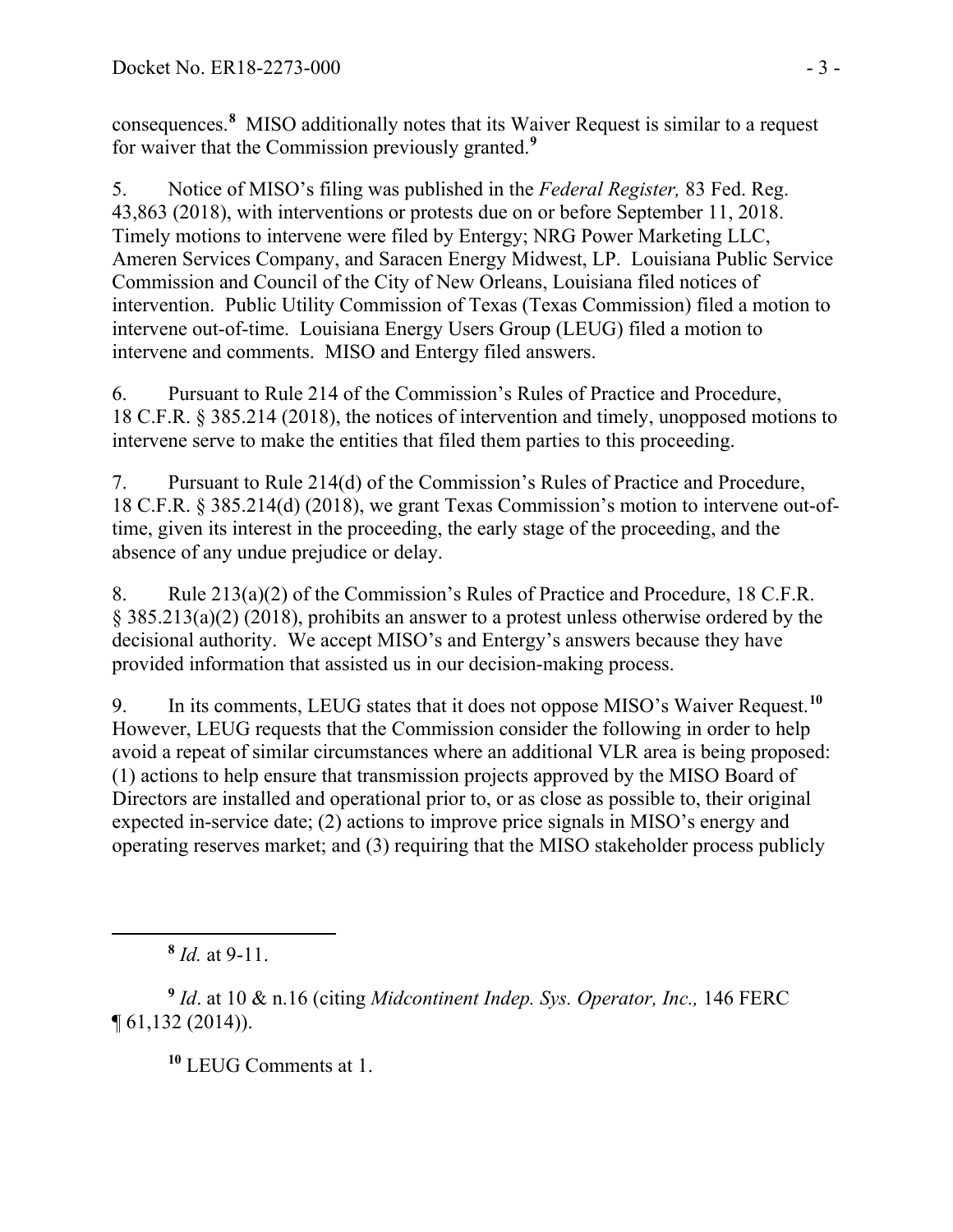provide to stakeholders as much information as possible concerning new and existing VLR issues. **[11](#page-3-0)**

10. Although Entergy asserts in its answer that LEUG's concerns go beyond the scope of relief MISO requests in this proceeding, Entergy provides additional facts to clarify issues raised by LEUG.**[12](#page-3-1)** Additionally, MISO clarifies in its answer issues raised by LEUG regarding the transparency of MISO's efforts in designating as commercially significant the VLR Commitments made in the Fancy Point load area.**[13](#page-3-2)**

11. As discussed below, we grant MISO's Waiver Request for one year as of August 22, 2018 (i.e., one day after its filing), as requested. The Commission has previously granted waiver of tariff provisions where: (1) the applicant acted in good faith; (2) the waiver is of limited scope; (3) the waiver addresses a concrete problem; and (4) the waiver does not have undesirable consequences, such as harming third parties.<sup>[14](#page-3-3)</sup>

12. We find that the Waiver Request satisfies the foregoing criteria. First, MISO acted in good faith by developing an Operating Guide with affected parties and holding a special meeting on the VLR issues. Second, the Waiver Request is of limited scope, as it will apply only for one year to enable MISO to accumulate the 12 months of data necessary to conduct the commercially significant VLR Issue Study as specified in its Tariff. Third, the Waiver Request is narrowly tailored to address the concrete problem of the lack of 12 months of data before allowing VLR Commitments of resources located in the Fancy Point load area to be designated as commercially significant. Fourth, the Waiver Request does not have undesirable consequences as it is consistent with the principle of cost causation in that it is designed to allocate revenue sufficiency guarantee make-whole payments for VLR Commitments to the load in the local balancing areas that benefit from the VLR Commitments. **[15](#page-3-4)** We also note MISO's statement that Entergy authorized MISO to state that Entergy is not opposed to the Commission granting the Waiver Request, as well as LEUG's statement that it does not oppose the Waiver

**<sup>11</sup>** *Id.* at 11.

<span id="page-3-0"></span> $\overline{a}$ 

<span id="page-3-1"></span>**<sup>12</sup>** Entergy Answer at 2-6 (citing *California Indep. Sys. Operator Corp.*, 146 FERC ¶ 61,218, at P 27 (2014)).

**<sup>13</sup>** MISO Answer at 3-7.

<span id="page-3-4"></span><span id="page-3-3"></span><span id="page-3-2"></span>**<sup>14</sup>** *See, e.g.*, *Midcontinent Indep. Sys. Operator, Inc.,* 154 FERC ¶ 61,059, at P 14 (2016).

**<sup>15</sup>** *See, e.g., Midcontinent Indep. Sys. Operator, Inc.*, 146 FERC ¶ 61,132 at P 8.